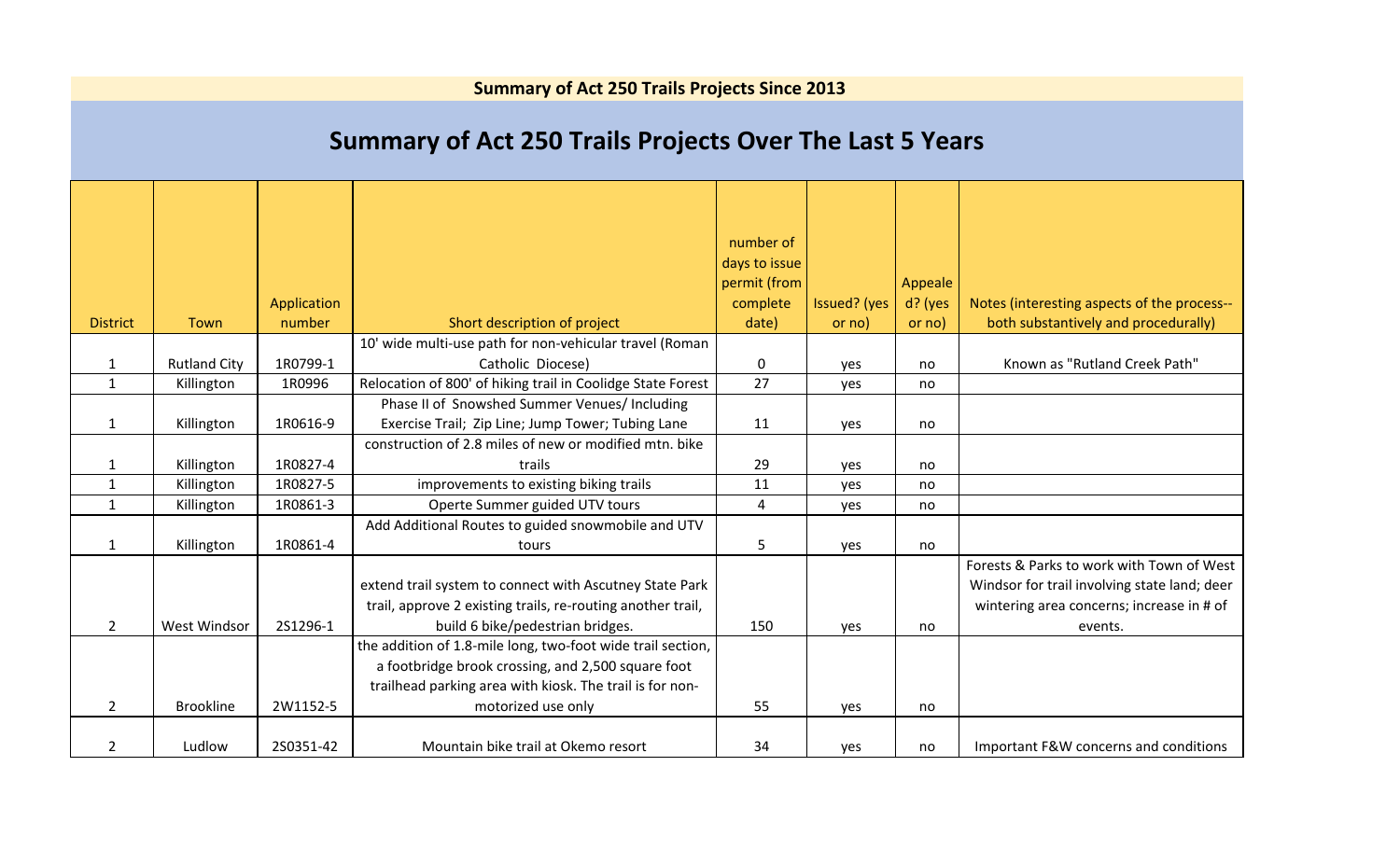|                |              |             | 1) create 1,800-feet of New Novice Loop Trail; 2) reroute    |         |     |    |                                             |
|----------------|--------------|-------------|--------------------------------------------------------------|---------|-----|----|---------------------------------------------|
|                |              |             | two existing trails decommissioning 3,505-feet of            |         |     |    |                                             |
|                |              |             | existing trail; 3) create a 900-foot connecting access to    |         |     |    |                                             |
|                |              |             | avoid the steep section of Last Mile trail; 4) construct     |         |     |    |                                             |
|                |              |             | 3,550-feet of a new, mowed, climbing route; 5) construct     |         |     |    |                                             |
|                |              |             | 850-feet of partly benched trail; 6) create an interpretive  |         |     |    |                                             |
|                |              |             | Nature Trail along existing trails; 7) reroute the existing  |         |     |    |                                             |
|                |              |             | by creating a 500-foot benched trail to provide a 100-       |         |     |    |                                             |
|                |              |             | foot buffer to a vernal pool; 8) construct a tubing area;    |         |     |    |                                             |
|                |              | 2S1296-     | and 9) relocate the existing warming hut to the tubing       |         |     |    |                                             |
| $\overline{2}$ | West Windsor | 2/2S0397-23 | area.                                                        | 193     | yes | no | Project revised.                            |
|                |              |             |                                                              |         |     |    |                                             |
|                | Athens,      |             | addition of trail sections to a public, recreational trail   |         |     |    |                                             |
|                | Brookline,   |             | system for low density, non-motorized uses within an         |         |     |    |                                             |
|                | Grafton and  |             | 1,815-acre nature reserve and includes four new              |         |     |    |                                             |
| $\overline{2}$ | Westminster  | 2W1152-4    | footpath connections within the WHPA trail system            | 21      | yes | no |                                             |
|                |              |             | Previous construction of trails and trail improvements -     |         |     |    |                                             |
| $\mathbf{3}$   | Woodstock    | 3W0461-7    | nordic trails.                                               | 42      | yes | no |                                             |
|                |              |             | adding 5.7 miles of mt. biking trail to the existing         |         |     |    |                                             |
| $\mathbf{3}$   | Woodstock    | 3W0461-8    | permitted nordic trail system on Mount Peg.                  | 42      | yes | no |                                             |
|                |              |             |                                                              |         |     |    |                                             |
|                |              |             |                                                              |         |     |    | ANR required riparian management plan for   |
|                |              |             |                                                              |         |     |    | Barnard Brook, to comply with existing      |
|                |              |             |                                                              |         |     |    | permit; selectboard requested a hearing -   |
|                |              |             | 6.6 miles of mt.biking trails with chairlift access. also    |         |     |    | mostly on account of the events tent on top |
| 3              | Pomfret      | 3W0223-5    | events tent.                                                 | 206     | yes | no | of mountain and associated noise.           |
|                |              |             |                                                              |         |     |    |                                             |
|                |              |             |                                                              |         |     |    | streams, wetlands and threatened &          |
|                |              |             |                                                              |         |     |    | endangered plant species concerns. On land  |
|                |              |             |                                                              |         |     |    | of Woodstock Aquaduct co. Pending. ANR      |
|                |              |             |                                                              |         |     |    | requested to extend comment period to       |
|                |              |             | about 4 miles of existing trails and 4.5 miles of new trails |         |     |    | 9/19/18. Bob Popp not able to do site visit |
| 3              | Woodstock    | 3W0612-2    | for mt. biking, kiosk, expand parking                        | pending |     |    | until firs wk in Sept.                      |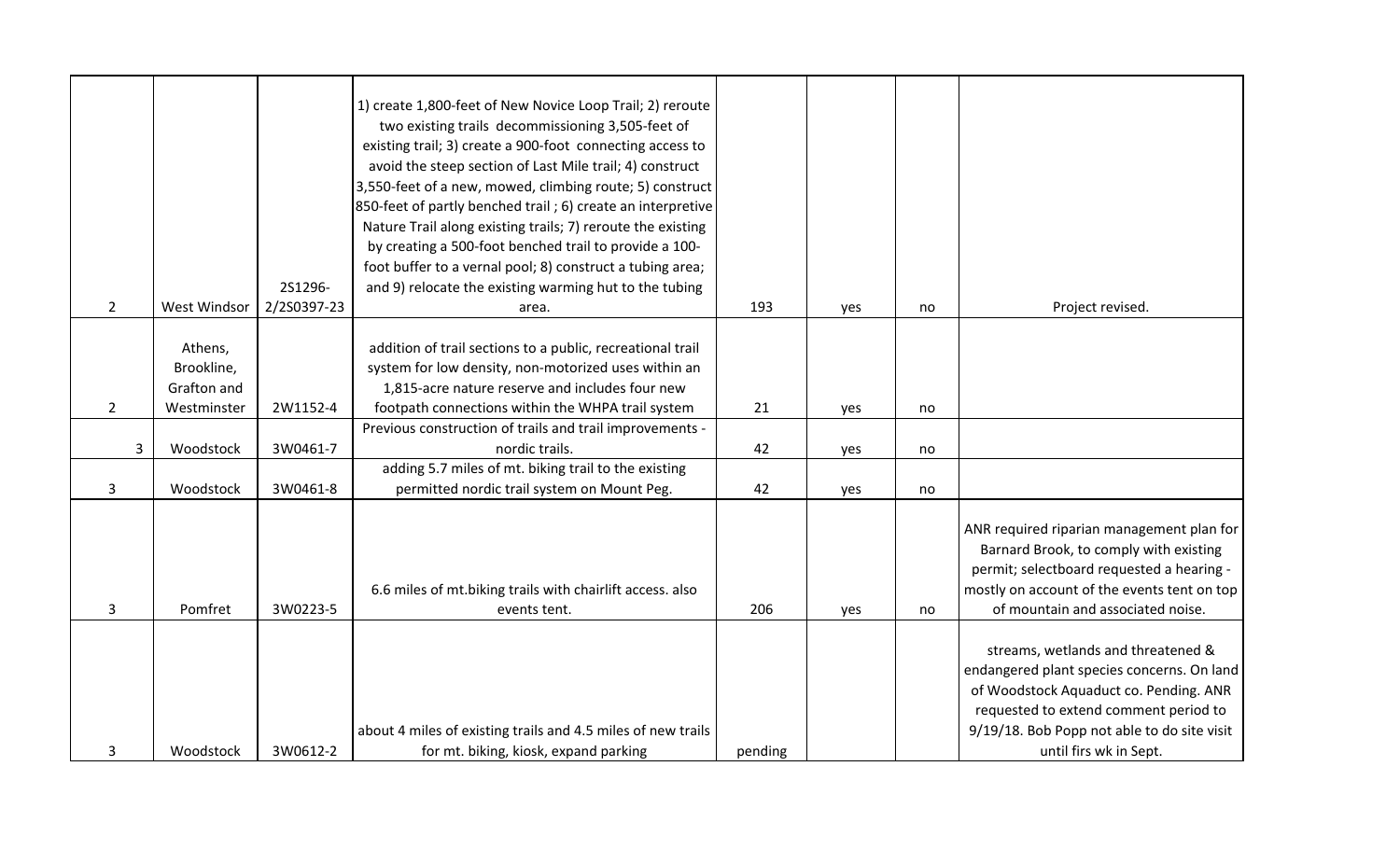|   |             |              | construction and improvements for primitive path             |                |     |    |                                           |
|---|-------------|--------------|--------------------------------------------------------------|----------------|-----|----|-------------------------------------------|
| 4 | Williston   | 4C0998-3     | related to Allen Brook Nature Trail.                         | 17             | Yes | No |                                           |
|   |             |              | construction of 1,018' long 10' wide multi-use path and      |                |     |    |                                           |
| 4 | Williston   | 4C1108-1     | 150' foot bridge spanning Allen Brook                        | 6              | Yes | No |                                           |
|   |             |              | allow use and maintenance of pedestrian trails on            |                |     |    |                                           |
|   |             |              | subject parcel - also allows for construction of trail       |                |     |    |                                           |
|   |             | 4C1220-      | improvements on existing primitive path aka Allen Brook      |                |     |    |                                           |
| 4 | Williston   | 1(Corrected) | Nature Trail.                                                | 86             | Yes | No |                                           |
|   |             | 4C0695-      | construction of 1,018' long 10' wide multi-use path and      |                |     |    |                                           |
| 4 | Williston   | 4/4C1110-3   | 150' foot bridge spanning Allen Brook                        | 113            | Yes | No |                                           |
|   |             |              |                                                              |                |     |    |                                           |
| 4 | Williston   | 4C0720R-7A   | modifications to landscaping plan and walking paths.         | 49             | Yes | No |                                           |
|   |             |              |                                                              |                |     |    |                                           |
|   |             |              | relocation of aproximately 1,100 feet of Stowe               |                |     |    |                                           |
|   |             |              | Recreation Path to be outside the Fluvial Erosion hazard     |                |     |    |                                           |
|   |             |              | area. New alignment approximately 900 feet. Project          |                |     |    | conditions to establish adequate          |
|   |             |              | included removal of built-up sediment in West Branch         |                |     |    | undisturbed buffer to protect stream from |
| 5 | Stowe       | 5W0946-3     | and creation of two new floodplain benches.                  | 36             | yes | no | erosion/stormwater discharge impacts.     |
|   |             |              |                                                              |                |     |    |                                           |
|   |             |              | construction and operation of a trailhead to teh Lamoille    |                |     |    |                                           |
|   |             |              | Valley Rail Trail, included placement of fill, construction  |                |     |    |                                           |
|   |             |              | of 18 parking spaces, installation of scal ereplica of train |                |     |    |                                           |
| 5 | Morrisville | 5L0706-31F   | car, picnic tables, bike racks, lighting                     | $\overline{2}$ | yes | no | Adminsitrative Amendment                  |
|   |             |              |                                                              |                |     |    |                                           |
|   |             |              | constructionof remotre trailhead to Lamoille Valley Rail     |                |     |    |                                           |
|   |             |              | Trail included construction of 18 parkig nspaces,            |                |     |    |                                           |
|   |             |              | driveway improvements, landscaping, picnic tables, bike      |                |     |    |                                           |
|   |             |              | racks, and rehabilitation of exterior of existing cabin to   |                |     |    |                                           |
|   |             |              | serve as informatioin/educaton kiosk. lighting also          |                |     |    |                                           |
| 5 | Cambridge   | 5L0871-2B    | installed                                                    | $\overline{2}$ | yes | no | Administrative Amendment                  |
|   |             |              | construction of mountain bike terrain in meadow              |                |     |    |                                           |
|   |             |              | enlcosed within park Loop Road: 200o linera feet of          |                |     |    |                                           |
| 5 | Johnson     | 5L0179-B     | winding trails withbn jump features.                         | $\overline{7}$ | yes | no | Administrative Amendment                  |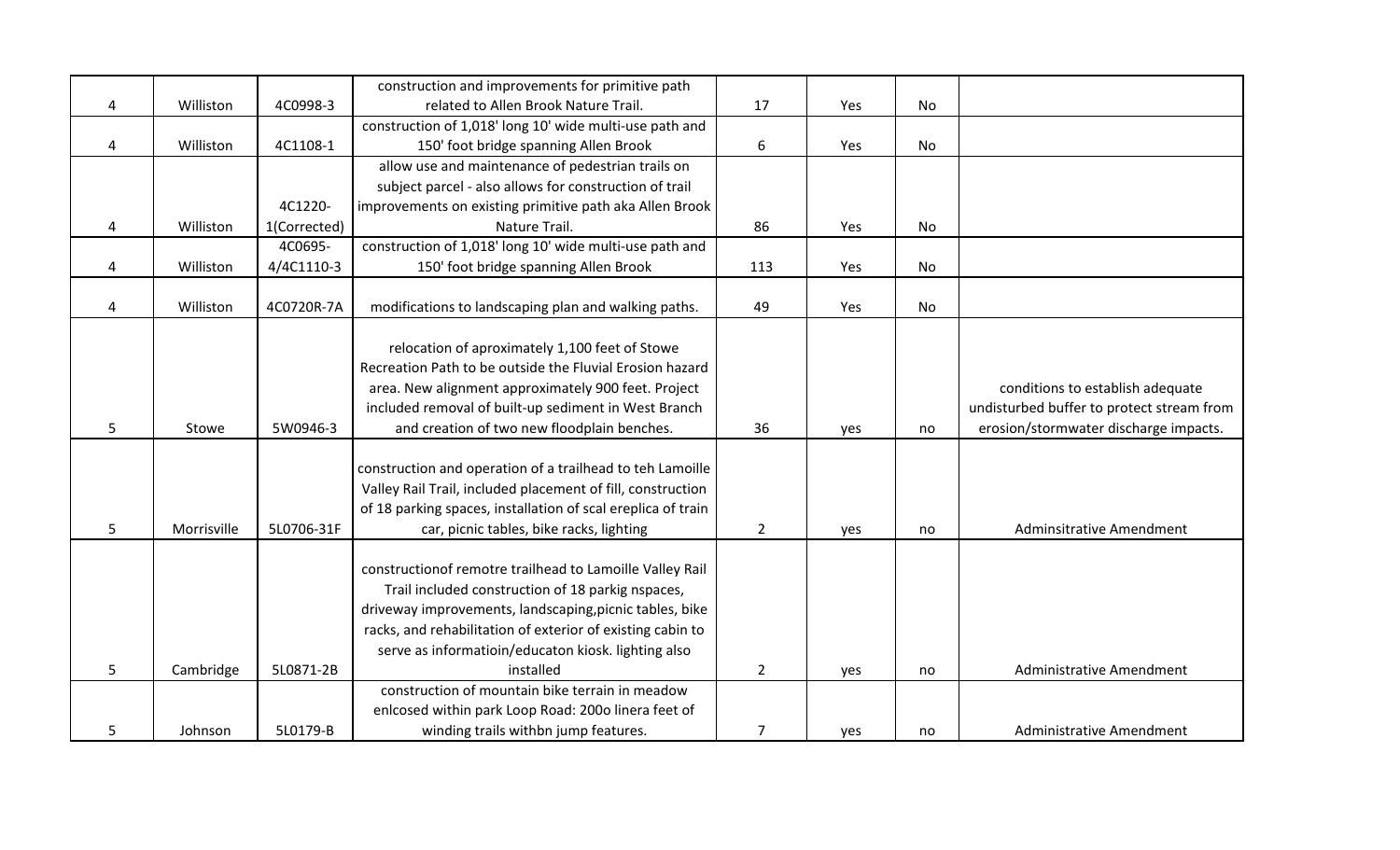|                 |                     |               |                                                            |              |     |    | conditions re EPSC managemtent issues<br>during/post construction; annual site<br>inspectionsrepairs, operatin from Memorial         |
|-----------------|---------------------|---------------|------------------------------------------------------------|--------------|-----|----|--------------------------------------------------------------------------------------------------------------------------------------|
|                 |                     | 5L1338(Alt) - | construction of two mountain bike trails on Mt.            |              |     |    | Day through Columbus Day, established                                                                                                |
| 5               | Stowe               | 27            | Mansfield comprising 7 miles over 10 acres.                | 187          | yes | no | undisturbed riparian buffers.                                                                                                        |
|                 |                     |               | rerouting of six sections of "Chain Gang" mointin bike     |              |     |    |                                                                                                                                      |
|                 |                     |               | trail in Phen Basin to alleviate existing soil and wter    |              |     |    | proejct re-routing demonstrated to be                                                                                                |
|                 |                     |               | eroison issues on steeper sections to keep average         |              |     |    | locted outside of identified wildlife habaitat                                                                                       |
| 5               | Fayston             | 5W0905-11     | pitches under 10% grade.                                   | 28           | yes | no | areas on tract                                                                                                                       |
|                 |                     |               | construction of 8' top 10' wide shared pathway from        |              |     |    |                                                                                                                                      |
|                 |                     |               | corner of Berlin Street and VT Route 62, down Berlin       |              |     |    |                                                                                                                                      |
|                 |                     |               | Street, Smith Street and Blackwell Street to join existing |              |     |    |                                                                                                                                      |
| 5 <sub>1</sub>  | Barre               | 5W1569        | sidewalk. 1,470 feet long                                  | 50           | yes | no |                                                                                                                                      |
|                 |                     |               | construction of multi-use pedestrian and bicycle pathway   |              |     |    | conditions to establish undistrubed riparian<br>buffers along Winooski River; riprap must<br>match exsiting bank contours; eliminate |
|                 |                     |               | between Granite Street in Montpelier and Montpelier        |              |     |    | former practice of snow disposal of snow                                                                                             |
|                 |                     |               | Civic Center on Gallison Hil, Road, paralleling currently  |              |     |    | within the Winooski River buffer along Old                                                                                           |
| 5               | Montpelier          | 5W1433-1      | inactive Washing County Rail line.                         | 1159         | yes | no | Country Road                                                                                                                         |
|                 |                     |               | +/- 1,000' long path along the shoreline of Lake           |              |     |    |                                                                                                                                      |
| $\overline{7}$  | <b>Newport City</b> | 7R0272-7      | Memphremagog                                               | 19           | Yes | No |                                                                                                                                      |
| 8               | Bennington          | 8B0474-8      | construction of multiuse 12' wide asphalt pathway          | $\mathbf{1}$ | yes | no |                                                                                                                                      |
|                 |                     |               |                                                            |              |     |    |                                                                                                                                      |
|                 |                     |               | construction of walking, biking and snowshoeing trail on   |              |     |    |                                                                                                                                      |
| 8               | Pownal              | 8B0562-3      | current wastewater treatment facility lands                | pending      |     |    | on notice. Comment by September 4, 2018                                                                                              |
| $\overline{9}$  | Monkton             | 9A0355        | 400' of new trail, trail head, kiosk, parking lot          | $\Omega$     | yes | no |                                                                                                                                      |
| <b>AVERAGE</b>  |                     |               |                                                            |              |     |    |                                                                                                                                      |
| <b>TIME</b>     |                     |               |                                                            | 84/48 days   |     |    |                                                                                                                                      |
| <b>JOs/PRSs</b> | 38 (6 found         |               |                                                            |              |     |    |                                                                                                                                      |
| issued          | jurisdiction)       |               |                                                            |              |     |    |                                                                                                                                      |
|                 |                     |               |                                                            |              |     |    |                                                                                                                                      |
|                 |                     |               |                                                            |              |     |    |                                                                                                                                      |